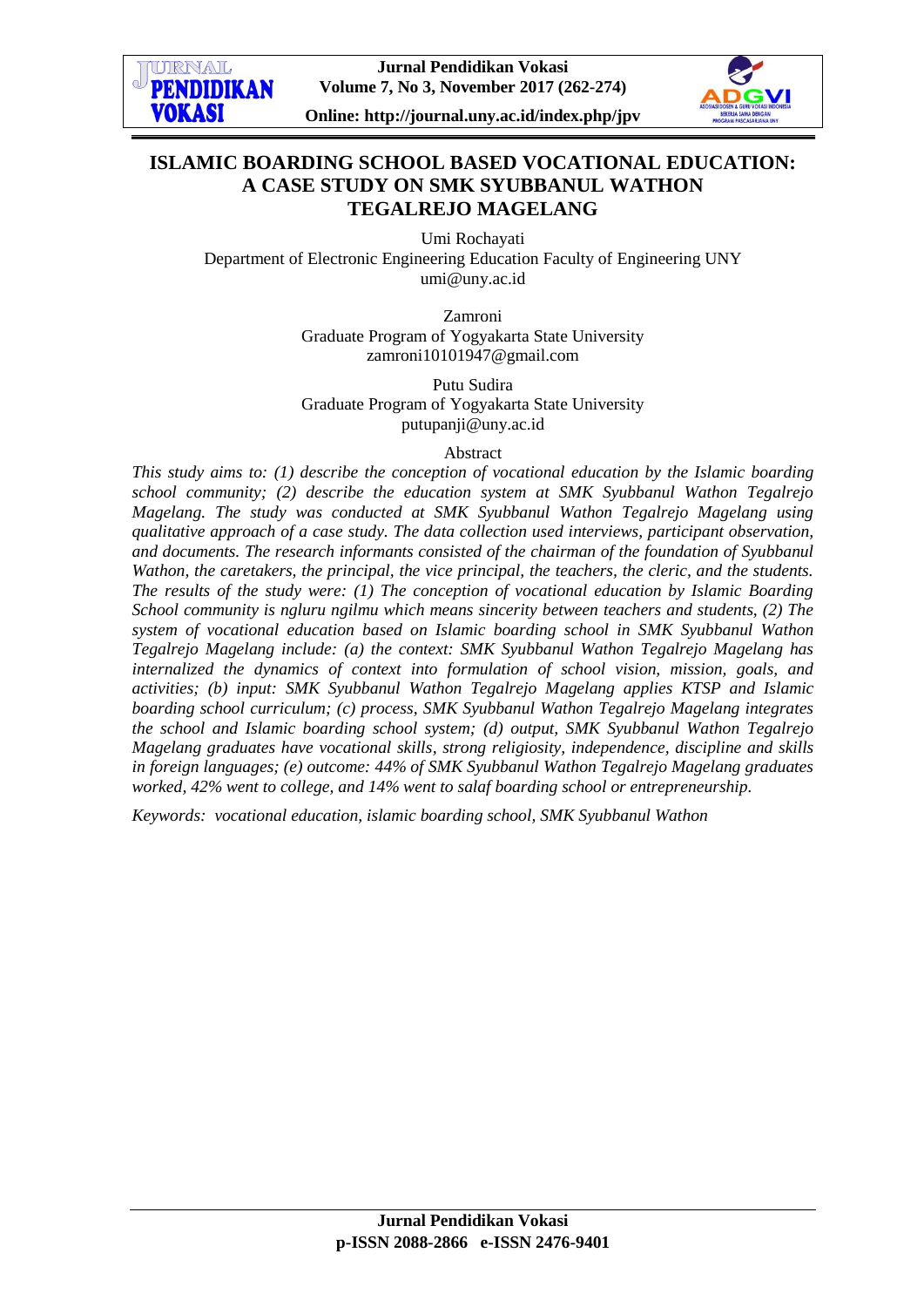# **INTRODUCTION**

The challenge facing Indonesia nation today is to prepare qualified human resources equipped with knowledge, skills, attitude, and morals. The human resource needs for the future are not only concerning the quantity but also the quality of human resources who have noble characters. The data from the McKinsey Global Institute (2012) in The Archipelago Economy states that Indonesia in 2030 requires 113 million skilled workers, while in 2012 only 55 million are available. From the data it reveals that Indonesia is very deficient in the number of skilled labor. The fulfillment of skilled labor is closely related to the provision of vocational education. Vocational education has great potential in supporting economic growth and human resource development (Supriadi, 2002, pp. 18–19).

The Law of the Republic of Indonesia Number 20 Year 2003 (Depdiknas, 2003) Article 15 states that Vocational Education is a secondary education that prepares students primarily to work in a particular field. Vocational education focuses on acquiring knowledge, skills and value systems in the workforce to increase work productivity, improve livelihoods, and socio-economic development (Maclean & Wilson, 2009, p. lxxvii). The purpose of vocational education is to get someone ready to work in the world of work (Hollander & Mar, 2009, p. 42). Thus, vocational education is expected to contribute to the individual and the welfare of society in support of economic growth (Jacobs, 2015, p. 161).

Graduates of vocational education are expected to have competence in accordance with the established standards of skills, knowledge, personality, noble character, able to live independently, and follow further education in accordance with their vocational fields (Menteri Pendidikan Nasional, 2005). This objective contains aspects that must be owned by vocational graduates namely work competence, noble character, and career development through vocational education. Aspects of work competence and career development of students are strongly supported by noble characters or soft skill owned by students.

With regard to vocational education according to Sudira (2012, p. 13) vocational

education in addition to strengthening hard skills must also be qualified in the development of soft skills. Even in the current and future situation, soft skills are getting stronger percentages in improving one's career. Hasanudin, (2015, p. 1) states that to enter the workforce, one is required to have technical skills and nontechnical skills (soft skills). Education that needs to be invested first is character education by not neglecting the academic aspects.

Daniel Goleman (Amrizal, 2011, pp. 116–131) shows that intellectual intelligence (Intellectual Quotien: IQ) contributes only 20% to one's success, while 80% is determined by emotional intelligence (EQ). Even according to Agustian (2003, p. 65) IQ and EQ alone is not enough to make someone really successful in life. There are values that cannot be denied namely spiritual intelligence (Spiritual Quotient: SQ). Therefore, there should be an education system that provides a blend and balance between IQ, EQ, and SQ. Education which is needed today is education that can include two main elements, namely academic excellence and spiritual excellence to build a human who has good moral values. Mutohar & Anam (2013, p. 53) states that the ideal human image that must be achieved through educational activities is a perfect human being with noble character. In this context, educational institutions based on religious or spiritual values, such as Islamic boarding school, are absolutely necessary.

Islamic boarding school is the oldest system of Islamic education institution in Indonesia. Islamic boarding school was born from a local wisdom that has been existentially existent for centuries. Along with the times, education in Islamic boarding school has changed especially in the implementation of education. The curriculum is an important part of the Islamic boarding school community's strategy to address the challenges of the times, so that Islamic boarding schools can provide knowledge and skills to meet the job market and make good Muslims (Lukens-Bull, 2001, p. 353). Abubakar (2012, pp. 258– 273) states that the education system in Islamic vocational boarding school is the application of an integral Islamic education system, which is a blend of the Islamic boarding school curriculum that teaches religious subjects, with the curriculum of Vocational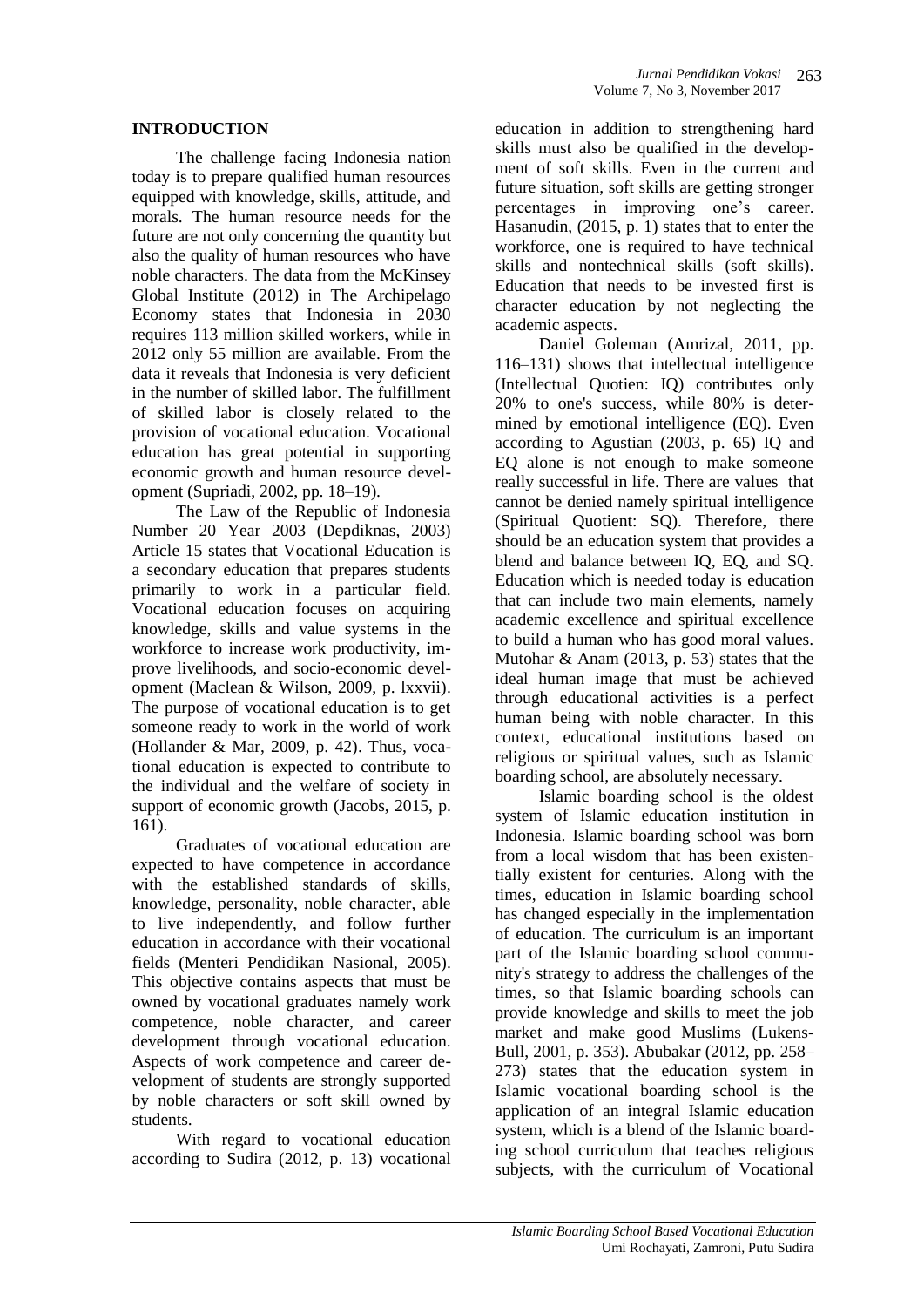High Schools which is a skills based curriculum.

Islamic boarding school is a form of specific educational institution that is able to instill moral values and positive attitude. Efforts to integrate the formal education system and Islamic boarding school which is realized with the establishment of Islamic vocational boarding school is conducted, because the regular school and Islamic boarding school each has advantages that are different from each other. Regular schools are superior in the aspect of hard skills and Islamic boarding schools are excellent in the aspect of soft skills, if they are combined, it will create a strong education which is potentially able to produce Indonesian young generations who are superior and reliable with the spirit of noble character who can compete in the global era. Besides having a depth of religious knowledge, graduates of Islamic boarding school also have skills as an individual development in the global era (Yuli, Haningsih, & Adikrishna, 2011, p. 129).

As a formal educational institution, Islamic vocational boarding high schools have an advantage in terms of human resource development compared to regular vocational high schools. Excellence owned by Islamic boarding school is that it develops three values at once, the character (moral), spiritual, and knowledge and skills.

In 2008 the government launched an Islamic boarding school based program. One of the policies is the implementation of Islamic vocational high schools. The students who study at Islamic boarding schools are expected to gain other skills to compete after graduation in order to reduce unemployment rates and develop themselves better. This policy is in line with one of the employment policy objectives of providing employment opportunities for everyone in need (Sudira, 2011, p. 37). Islamic vocational boarding high schools are expected to prepare leaders based on grass roots, because the education taught in an Islamic boarding school program has superior values, such as independence and firmness in holding principles (Nuh, 2014, p. 1).

According to the data from the Directorate of Vocational Education, the number of Islamic vocational boarding high schools is still limited, until 2014 there are 952 schools

(3.3% of Islamic boarding schools or 9.5% of Vocational High Schools) with 254,287 students. The phenomenon with the increasing number of Islamic vocational boarding schools demands the need for an effort to optimize it, considering that Islamic vocational boarding high schools are relatively new and in the process leading to the best. One of the efforts undertaken by the Directorate of Vocational Guidance is to appoint several Islamic vocational boarding high schools as a pilot project, one of which is SMK Syubbanul Wathon in Tegalrejo Magelang. SMK Syubbanul Wathon was established in 2007 with programs of Computer and Network Engineering, Multimedia, and Dressmaking expertise.

This study was conducted at SMK Syubbanul Wathon, with the following consideration, First, SMK Syubbanul Wathon has advantages compared to other Islamic vocational boarding high schools, that is it is appointed by Directorate of PSMK as a pilot project for Islamic vocational boarding high schools. Second, the achievement of the school, starting from 2010 until 2015, SMK Syubbanul Wathon managed to achieve the best National Examination score in Magelang District, Central Java. Third, the uniqueness of the existing educational system, with a strong Islamic boarding school *salafiyah* culture applied in SMK Syubbanul Wathon.

The uniqueness and advantages possessed by Islamic vocational boarding high schools, can be an alternative education in Indonesia. But until now there has been no research that reveals the model of vocational education system that existed in Islamic vocational boarding high schools. This study is very necessary, to make Islamic vocational boarding high schools can really be a major supporter in providing skilled workforce with noble character, as one of the supporters of the nation's economic growth.

Seeing the extent of the problem, this study only focuses on exposing the conception of vocational education according to the Islamic boarding school community and the existing education system in SMK Syubbanul Wathon. Taking into account the background of the problem and the focus of the research, this research problem can be formulated as follows: How is the education system of SMK Syubbanul Wathon to produce graduates who have the competence of expertise and have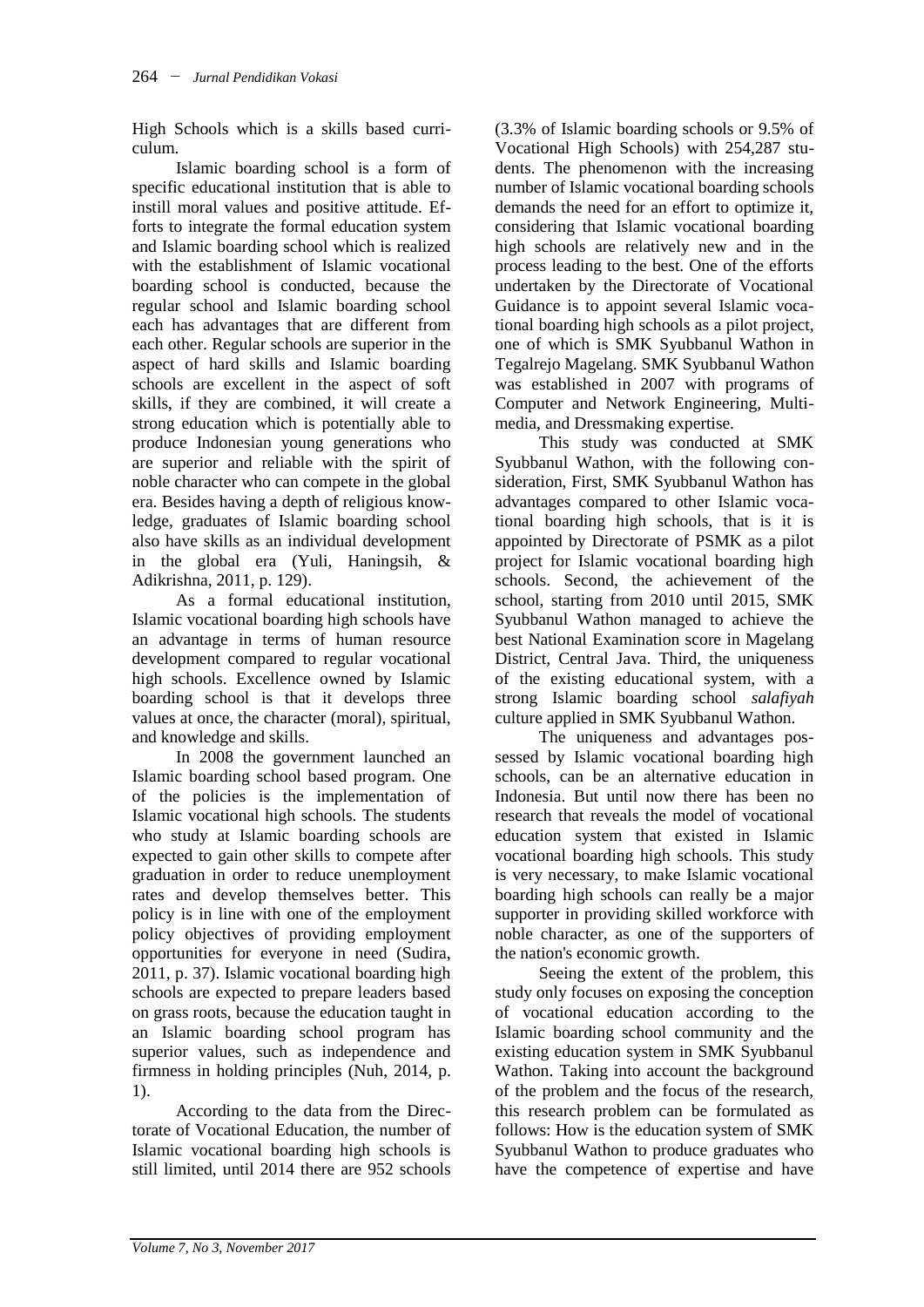moral excellence as an Islamic boarding school.

# **METHOD**

This study is a qualitative naturalistic study with a case study approach. This study was conducted on a unified system, which consisted of programs, activities, events, individuals or groups of individuals (Merriam, 1998, p. 19), which is bound by place and time in SMK Syubbanul Wathon. This study was conducted naturally, descriptively, by paying attention to the process, meaning, and inductive (Bogdan & Biklen, 2007, pp. 4–7). This study aimed to reveal and to describe various programs, activities, events, or various phenomena of educational realities in SMK Syubbanul Wathon.

The place for the implementation of this study was at SMK Syubbanul Wathon which was under the auspices of Islamic boarding school board of API ASRI Magelang. The boarding school as a place where the students live were also used as a place of the study, because the students perform their daily activities there. The study was conducted from November 2015 to February 2016.

The informant was chosen by purposive sampling, using various considerations (Sugiyono, 2012, p. 29). This particular consideration for example the person is considered understand about what is expected by the researcher. The sources of research data consist of: (1) informant; (2) documents; (3) places and events.

The informants in this study were: the chairman of Syubbannul Wathon Foundation, the caretakers of Islamic boarding school of API ASRI, the principal, teachers, clerics, administration staffs, the boarding school management, vocational students, and also representatives from Business and Industries. Table 1 shows the number of informant distribution in this study.

For each distribution of informants in Table 1, it was conducted interviews in accordance with the needs of research data. The researcher determined the interview guidelines, which then conducted interviews and data collection one by one of each existing informants in accordance with the development of data obtained by the researcher.

Table 1. Research Data Sources

| N <sub>0</sub> | Informant                                   | Number |
|----------------|---------------------------------------------|--------|
|                | 1. The chairman of Syubbanul Wathon         |        |
|                | Foundation                                  |        |
|                | 2. The caretaker of Islamic boarding school | 1      |
|                | 3. The principal                            | 1      |
|                | 4. Teachers                                 | 10     |
|                | 5. Clerics                                  | 2      |
|                | 6. Administration Staf                      | 1      |
|                | 7. The caretaker of the dormitory           | 1      |
| 8.             | The students                                | 10     |
|                | 9. Business and Industries representatives  | 2      |

The main instrument in qualitative research is the researcher itself (Sugiyono, 2012, p. 222). Thus the researcher is an instrument in this study. Data were collected through in-depth interview techniques, participant observation, and documentation. The research used a semi structured interview technique through direct dialogue process between the researcher and informants with some open format that leads to research focus.

The interviews were recorded with a tape recorder to facilitate data analysis. The results of the interview were used to understand in depth the existing problems and analyzed with the results of observation records in the form field notes, and supported by other sources such as document analysis, literature studies, and others related to the focus and research objectives.

To guide the researcher as an instrument in the data collection then the researchers did the following steps. First, prepare a list of questions according to the problems and goals to be achieved. This list was written on the Data Collection Guide. Second, identify the informants to be interviewed. Third, prepare the equipment to write or to record the results of the interviews. Fourth, contact the informant to ask for time to be interviewed. Fifth, interview the informants. The interview plan and preparation procedures were developed using the Mason model (2002, p 72) as shown in Figure 1.

The data analysis was performed in two categories: data analysis in the field and data analysis outside the field. The data analysis was conducted from the beginning of the study and during the research process. The data were obtained, then collected to be processed systematically. Starting from interview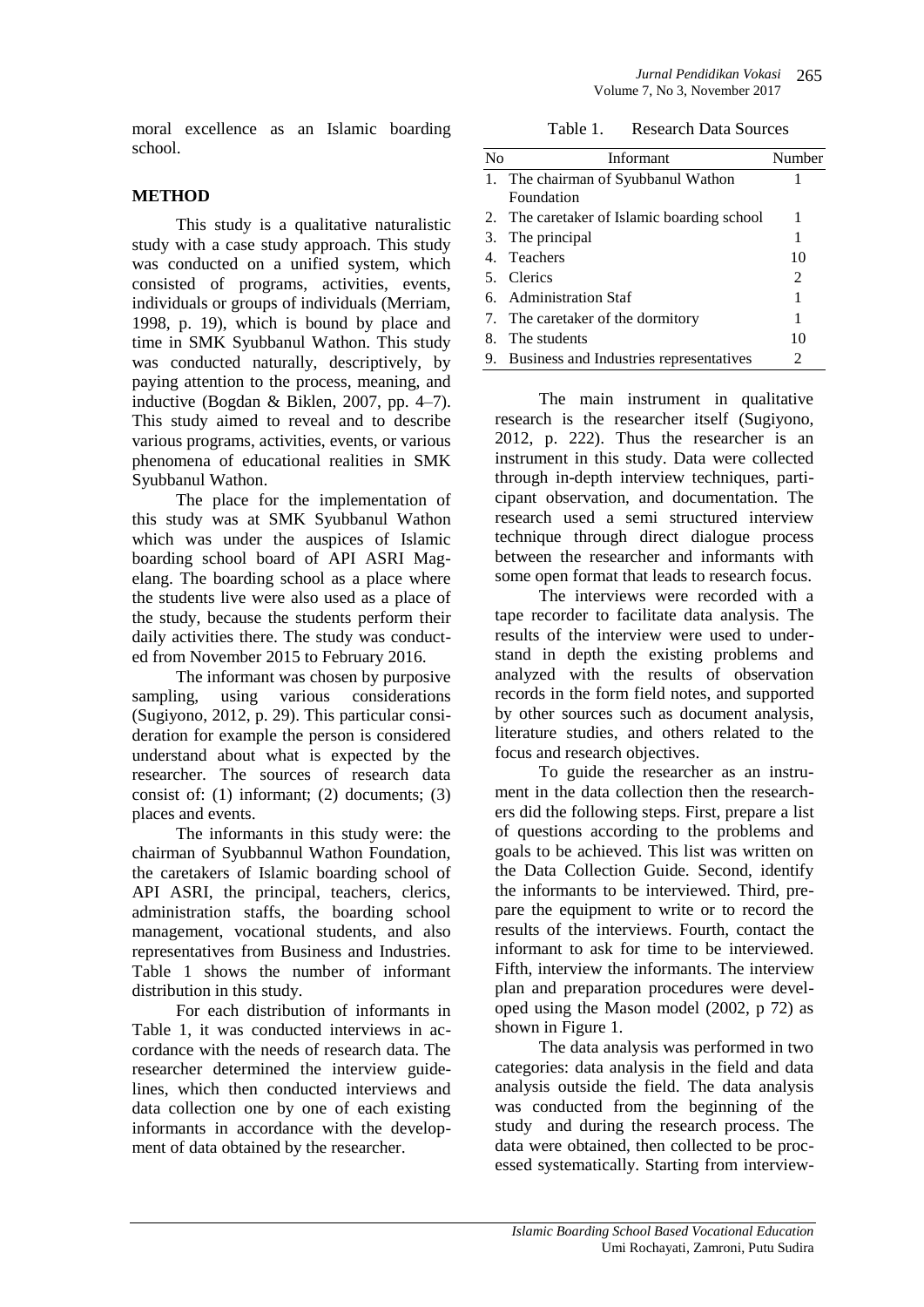ing, observing, editing, classifying, reducing, then data presentation and conclusion drawing. The data analysis procedure in this study used interactive analysis model from (Miles & Huberman, 1994) illustrated in Figure 2.



Figure 1. Interview Plan and Preparation Procedures (Mason, 2002, p. 72)



Figure 2. Interactive Analysis Model from (Miles & Huberman (1994)

## **RESULTS AND DISCUSSION**

API Islamic boarding schools Tegalrejo is known for its *salaf* system which has studied the science of *fiqh*. The intention of developing Islamic values through traditional Islamic boarding schools or *salaf* becomes the goal of establishment of Islamic boarding school Tegalrejo. But it does not necessarily close themselves to the demands of the times and demands of society; this is evident with the establishment of the Foundation Wathon Syubbanul chaired by KH. M Yusuf Chudlori. Syubbanul Wathon Foundation is engaged in agriculture, livestock and formal education ranging from kindergarten, primary schools, junior high schools, high schools, vocational schools, and Syubbanul Wathon Islamic High School.

SMK Syubbanul Wathon which is under the auspices of Islamic boarding school board of ASRI Tegalrejo API is one of 952 Islamic vocational boarding high schools in Indonesia (Ministry of Education and Culture, Directorate General of Secondary Education, 2014). SMK Syubbanul Wathon was built in 2007 on the initiative of KH Abdurahman Chudlori and KH. Muhammad Yusuf Chudlori. The history of the establishment of SMK Syubbanul Wathon cannot be separated from non-formal institutions of Islamic boarding school API Tegalrejo Magelang, one of the large Islamic boarding school in Central Java.

SMK Syubbanul Wathon stands in the Islamic boarding school API ASRI Tegalrejo Magelang with the address on Jl. K. Abdan No.03 Tepo, Dlimas, Tegalrejo, Magelang. Standing on a plateau with an area of  $\pm$  29,750 m2, surrounded by verdant crops, avoided from air pollution and immoral intercourse, is a comfortable place for *tafaqquh fiddin*. SMK Syubbanul Wathon officially began to receive students to study in July 2007. Computer and Network Engineering is the first skill competency in this school. The community response to the establishment of SMK Syubbanul Wathon is very good, for that in 2011 SMK Syubbanul Wathon opened Multimedia expertise program, and in 2013 it opened a clothing expertise program.

SMK Syubbanul Wathon is one of the vocational education institutions that is large and classified as advanced. Based on the assesment results of the Accreditation Board, SMK Syubbanul Wathon is accredited "A", for the expertise of Computer and Network Engineering, Multimedia and Clothing. One of the advantages of SMK Syubbanul Wathon is the fact that it is an Islamic boarding school where all students are required to live in a dormitory. The students in SMK Syubbanul Wathon are called *santri* which carries consequences in everyday behavior and deeds as *santri*. Since SMK Syubbanul Wathon is in Islamic boarding school environment, this school establishes itself as a religious superior school. This is what distinguished SMK Syubbanul Wathon with regular vocational high schools.

Vocational education in Islamic boarding schools has a different meaning from vocational education outside Islamic boarding schools. Education outside of Islamic boarding school is better known as a science term. The meaning of education in Islamic boarding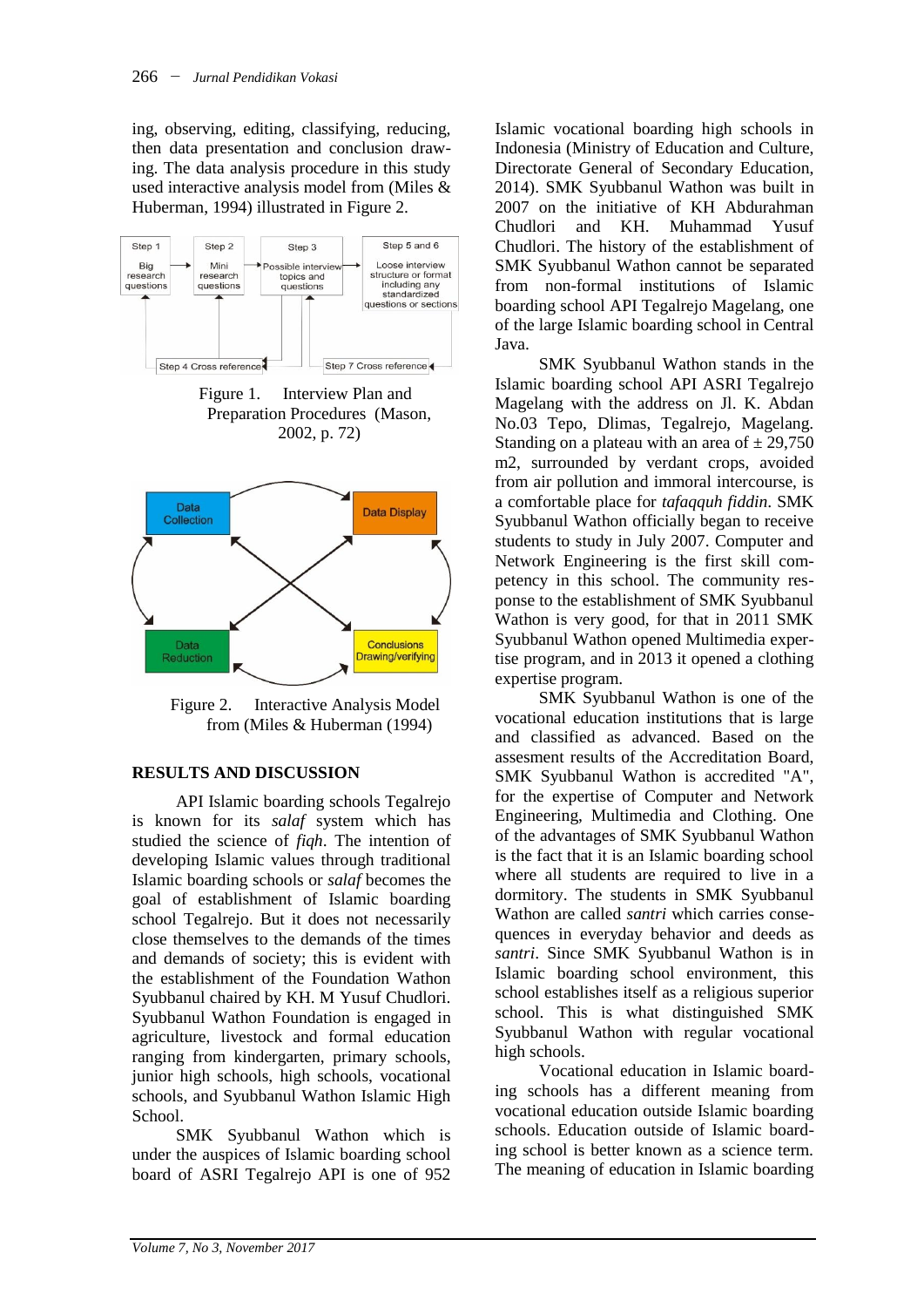school according to the senior clerics is termed as *ngluru ngilmu* in the Javanese language. The philosophy between studying and *ngluru ngilmu* is different. *Ngluru ngilmu* contains the meaning of sincerity between students and teachers. The students sincerely accept the knowledge given by the teacher, and the teachers sincerely give their knowledge. *Ngluru* in the Javanese language means looking for something and *ndingkluk*. As an illustration, in the village children who are looking for duku fruit in the duku fruit season must *ndingkluk* (being humble and respect the teachers) and take only ripe duku fruits which fell to the ground. This means that knowledge is given sincerely by the teacher and the students also look for it *ndingkluk sak olehe*. The teachers often describe it as inserting the thread in the needle where both parties should be focused. *Ngluru ngilmu* is more in the dimension of sincerity. Teachers and students at SMK Syubbanul Wathon applies this dimension of sincerity in the process of daily learning. The sincerity of students is shown by the attitude of *tawadu* towards the teacher both in classes and outside the classroom. *Tawadu* 'has the meaning of *andap asor*, humble, or not arrogant. The humble nature of *santri* is manifested by their daily behavior. Students respect teachers through the attitude of always appreciate and respect others.

The concept of vocational education in Islamic boarding school is to provide skills for the students to participate actively in the community. Through this vocational education the students are trained and equipped with skills that fit the needs of workers with a strong religious foundation. So the basic concept of establishing vocational education in Islamic boarding school is the basic concept of the need for employment. Islamic boarding school wishes to contribute to society by creating cadres who have skill of work ability, and have strong religious basis. In this century the world of work requires a workforce that not only has hard skills but also soft skills and a strong religion. The phenomenon of Islamic boarding school establishing a vocational school is in an effort to provide knowledge and skills to the students, as well as to provide formal diplomas if the students will work in the workplace or if the students want to continue their education to a higher level.

Educations in Islamic boarding school makes the students not only smart but also have good behavior, morals, and religion. Science is useless if it is not applied properly and correctly, but how it can enlighten the heart, because the main human key is in the heart. If the heart is good then the heart will move all the organs of the body to be good. The enlightenment of the heart has a sense of how it can settle inwardly to be applied properly. Through *mujahadah* which is done every day, it is expected that the students are able to settle their hearts so that knowledge can settle to the heart, cleanse the heart and enlighten the knowledge that is owned can be useful and blessed. *Mujahadah* means the heart of worship. *Mujahadah* as an effort to seriously fight lies and lust. *Mujahadah* is a mean of showing the obedience of a servant to the God/ Allah SYUBBANUL WATHONT, as a manifestation of faith and devotion to Him. *Mujahadah* is a routine activity carried out in Islamic boarding school API ASRI after the *Maghrib* prayer.

In addition to performing *mujahadah*, students at SMK Syubbanul Wathon also do *riyadhoh*. *Riyadhoh* is a behavior to suppress the passions. *Riyadhoh* is done by fasting on Monday-Thursday, fasting *daud* or other *sunna* fasting, and *ngrowot*. *Ngrowot* is done by not consuming rice or food originally from rice. Someone who is undergoing *ngrowot* can change the consumption of rice with potatoes and corn as staple food. In SMK Syubbanul Wathon, the students who run *ngrowot* eat corn as a substitute for rice. It is done with the aim to seek the blessing or benefits of subject being studied or in other words to *nirakati* knowledge.

Islamic boarding school has a huge share in the development of vocational education. As expressed by the chairman of the Syubbanul Wathon foundation that Islamic boarding school contribute to the development of vocational education by establishing Vocational High Schools in an Islamic boarding school. Although the Islamic boarding school API Tegalrejo has opened a Vocational High School but Islamic boarding school *salaf* is maintained. The slogan that is still maintained is "*the old but good not to be abandoned but we are looking for new better ones*". This slogan shows that Islamic boarding school is not shouted out from the existing development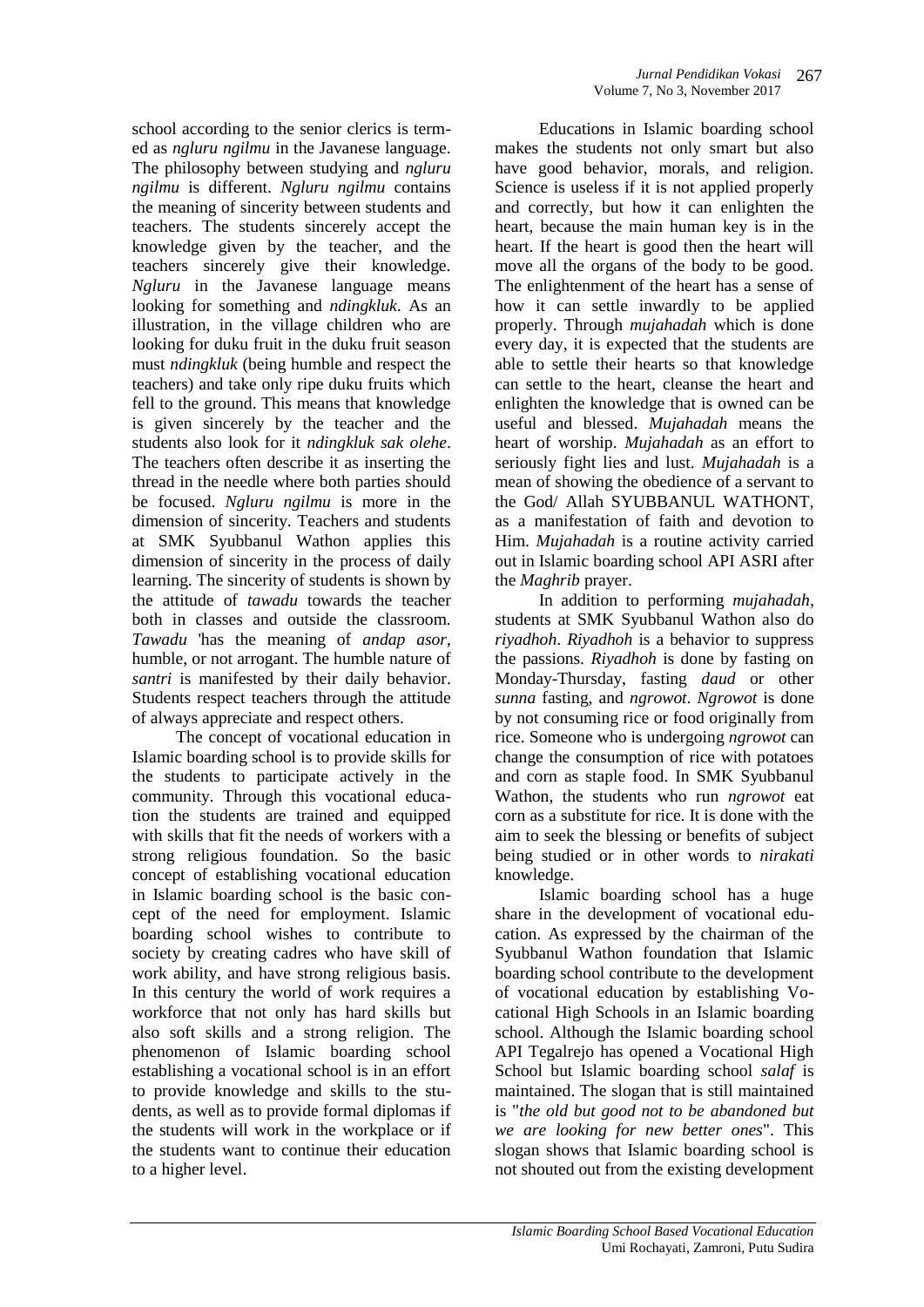and does not leave things that are still considered good. The proof is Islamic boarding school API ASRI still maintain the nature of *salaf* although there is formal education in it. *Pengajian* by using *kitab kuning* is still done by the students at SMK Syubbanul Wathon in addition to the students also learn general and vocational science.

The education system is an integral component of education that is interconnected in an integrated manner and has a regular functional relationship to achieve educational goals. Education consists of a variety of interrelated components to achieve the commonly expected goals, from which it can be called that education as a system. Related to that education in SMK Syubbanul Wathon as a system it cannot be separated with the environment both physical and other living things, because the lesson is not only obtained from school lessons, but education also requires lessons from nature or the environment in this case is the environment and culture which is in Islamic boarding school API ASRI. Vocational education as a system is composed of context, input, process, output, and outcome components. The context influences the input, the input affects the process, the process influences the output, and the output affects the outcome (Slamet, 2008), the discussion can be described as follows.

# **Context**

SMK Syubbanul Wathon is able to internalize the context into the organization of education so as to make the school as part of the context rather than isolated from it. The context includes: self-development demands and graduate opportunities, government and community support, government policy, legal basis, science and technology progress, community values and expectations, economic demands, and globalization demands. SMK Syubbanul Wathon has internalized the dynamics of the context into the formulation of vision, mission, goals, and programs of school activities.

# **Input**

Input is everything that is necessary for the ongoing process of education, especially the process of teaching and learning. The input of vocational education is classified into

two that is what is being processed and who process it. Processed inputs are students and input processors including vision, mission, goals, objectives, curriculum, educators and education, facilities and infrastructure, funds and school administration (Wibawa, 2005, pp. 54–55).

If it is seen from the origin of students are from various regions in Indonesia, most students come from Central Java. In the academic year of 2015/2016 the number of students were 1002 students. The input is obtained from the selection of acceptance of new students strictly through the ranking system.

Some male students explain why they choose SMK Syubbanul Wathon as the place to learn. A student from Temanggung states that he chose this school because here he can study the religious sciences and computer techniques including multimedia. A student from Wonosobo has a similar reason that he can study religious knowledge and vocational education. A similar opinion was also expressed by a female student, SL stated that she wanted to study in this school in order to learn the science of religion and computer science. ZF added that learning in this school can train independent living. Another student, UL added that schools in Islamic boarding school cover both religious and general studies, and train independence to live in the society better.

In general, curriculum planning undertaken by SMK Syubbanul Wathon is the development of the government curriculum and Islamic boarding school *salaf* curriculum. The government curriculum uses the 2008 spectrum curriculum, which is the education unit level curriculum (KTSP), which consists of normative, adaptive, productive, local content, and self-development programs. While the Islamic boarding school *salaf* curriculum is guided by the curriculum applied in Islamic boarding school API Tegalrejo. The curriculum of Islamic boarding school contains a study subject that is guided by the *kitab kuning*. Two subjects to Islamic boarding school that are included in the local content of SMK Syubbanul Wathon curricula are *Qiroati*  and *Amsilati* subjects other than Arabic and Javanese language that characterize local culture. The *qiroati* subject is the subject of reading the Qur'an, while *amtsilati* is the subject of the basics of reading *kitab kuning.*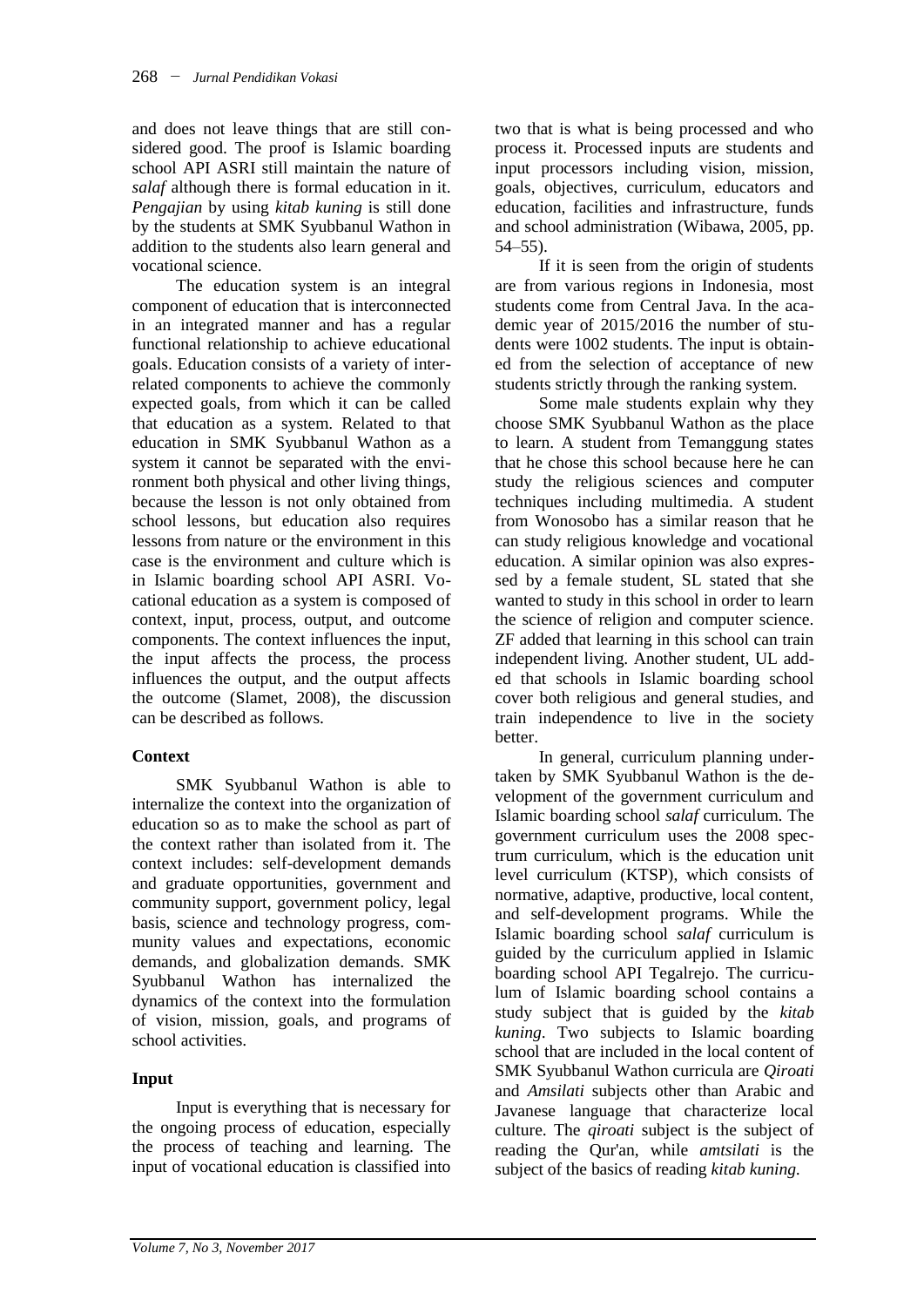Islamic boarding school education for SMK Syubbanul Wathon is a systematic effort to develop the spiritual potential of the students in order to produce the students with noble character. For this purpose, the education is organized in 3 forms of activities, namely curricular activities, cocurricular, and extracurricular activities. These activities are entirely part of educational activities in SMK Syubbanul Wathon which is great benefit to students after graduation to work in the community

Islamic boarding school curricular activities is defined as an educational activity containing 19 (nineteen) subjects. The ninety subjects are: *(1) Qiroati; (2) Fasholatan; (3) Aqidatul Awwam; (4) I'annatun Nisa'; (5) Akhlaqul Banat / akhlaqul Banin; (6) Khotul jamil; (7) Jurumiyah; (8) Al-Qur'an, (9) Safinah; (10) Amtsilati; (11) Uyunnul Masail; (12) Abu Suja '; (13) Jawahirul Kalamiyyah; (14) Shorof; (15) Fathul Qorib; (16) Uqudu Lin Jain; (17) Adabul Alim; (18) Ayuhal Walad; and (19) Washoya*. The nineteenth subjects are held in the morning for the female students and the afternoon for the male students. This curricular activity should be followed by all ASRI API students, as this is one of the students' disciplines in terms of education and teaching applied by the ASRI Islamic boarding school API.

In Figure 3 the students are studying by using *bandongan* method, the students *ngabsahi* books reviewed. In addition to the nineteenth subjects, there are some activities carried out by ASRI API students containing educational messages including *mujahadah, dhikr*, reading *alquran*, night prayer, and pilgrimage to the tomb of the scholars.

#### **Teaching and learning process**

The development of science and technology has affected several sectors including the education sector. SMK Syubbanul Wathon as one of the educational institutions has taken advantage of existing developments in the learning process. Interesting educational and learning activities in Islamic boarding school is a balance between education at schools and education in Islamic boarding schools. Students are always in the learning environment for 24 hours, because the students are obliged to stay in the dorm.

Forms of educational implementation undertaken in schools will certainly create or form a culture of the school itself. To illustrate the learning process at SMK Syubbanul Wathon, this section will focus on four important aspects: (a) the place of the learning activity, (b) the learning approach, (c) the learning method, and (d) the evaluation. Data for the four aspects mentioned above were obtained through observation and interviews.

### **Place of Learning Activities**

Learning activities at SMK Syubbanul Wathon take place from Saturday to Thursday and Friday is the school holiday. Learning starts from 7:00 am to 5:00 pm. In those hours the learning places are crowded with students and teachers involved in the learning process. The learning process between male and female students are differentiated in the time, which is the morning shift is for male students and the afternoon shift is for female students. The morning shift starts at 07.00 till 11:30 pm and the morning shift starts at 12.30 till 17.00 pm. There are two purposes why a shift sys-





Figure 3. Religion Study Activities of Female Students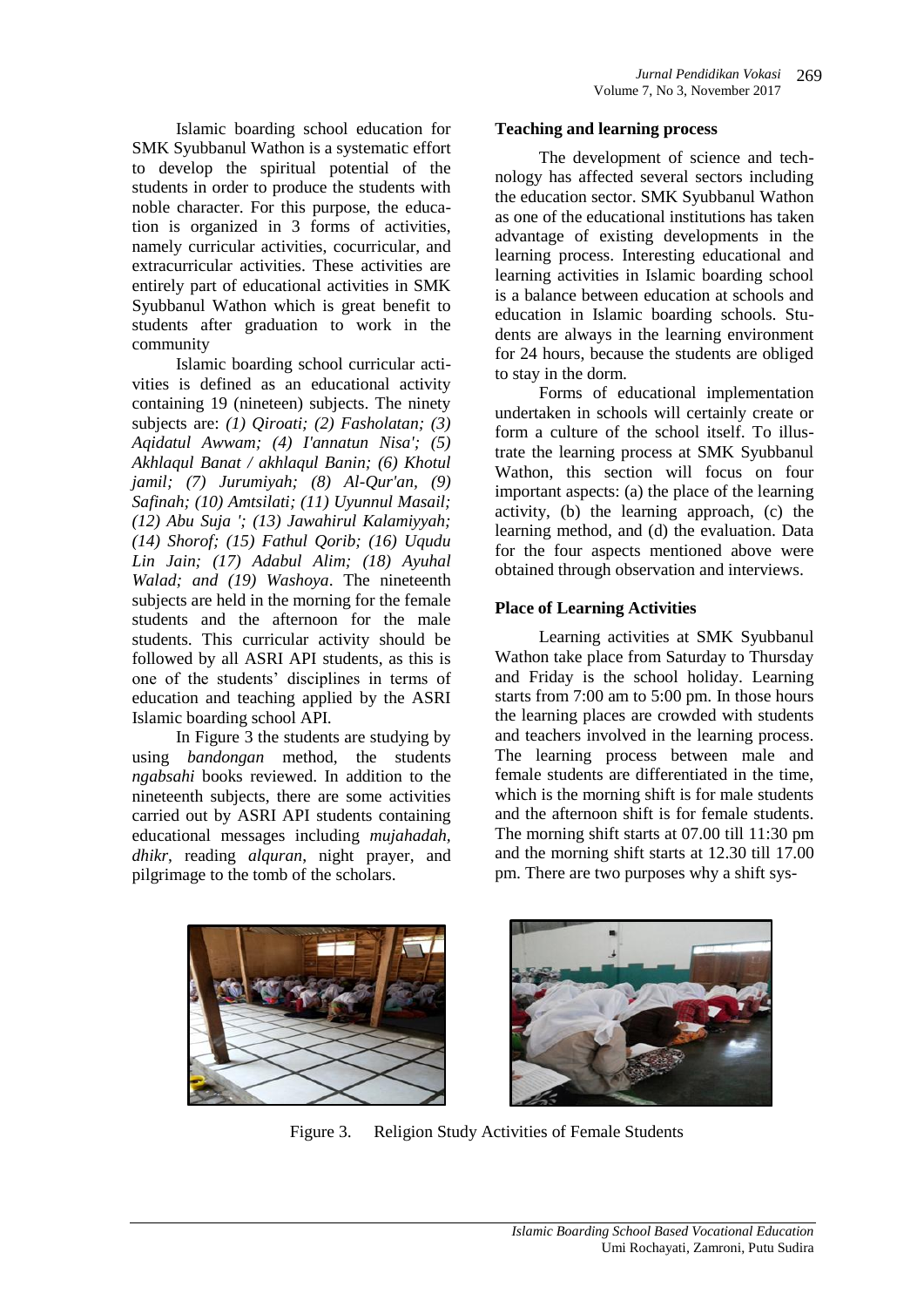tem is created, the first is to avoid meeting between male and female students another goal is for learning to take place effectively considering the increasing number of students. As for the teacher there is no separation between male and female teachers. There is male students' class that is held by a female teacher, and vice versa there is a female class which is supported by a male teacher.

The classroom is the place of learning for theoretical subjects, many teachers use the classroom for teaching and learning activities. In addition to the classroom, there are also some teachers who do learning outside the classroom. A student of SMK Syubbanul Wathon, RA stated that learning is sometimes done outside the classroom in the school environment.

Learning in the classroom according to the students is only suitable for the morning classes because the students' physical condition is still fresh. For afternoon classes it do not support because the students' physical condition has decreased. Moreover, there are many activities they have to do cause less effective learning activities. Their fatigue in following the learning can be seen from the number of sleepy students during the learning process. Symptoms of the number of students who are sleepy in the class are justified by some informants. RA and MZ, for example, claim that sometimes he is sleepy during learning. This statement is corroborated by ZF who once sleepy in class. Some teachers have an interesting way to repel the students saturation in the following learning activities. The way that is done is to swicth learning activities from classrooms to places outside the classrooms, for example in the library or the school lobby.

# **Learning approaches**

A learning activity is designed or developed using a particular learning approach. Learning approach can describe the activities of teachers and learners in realizing the learning conditions or environmental systems that cause the learning process. The results of interviews and observations during the study showed that teachers in SMK Syubbanul Wathon apply competency-based learning with CTL (Contextual Teaching and Learning) approach, project works, and religious morals.

Contextual Teaching Learning (CTL) is a holistic learning process, aimed at helping learners to understand the meaning of learning materials by connecting the material to the context of the lives of everyday learners (personal, social and cultural contexts). Thus, they have knowledge / skills that can flexibly be applied from one issue / context to another. Contextual learning also means teachers and learners can relate what is learned with other things, including with everyday life. For example when teaching Computer Skills and Information Management, teachers can connect the practice materials with the world of work. Experience in the world of work is brought into the classroom. So computer learning is not just using Microsoft Excel without meaning.

In the project works, learning is directed to the systematic work procedures and standards to create or to complete a product through the actual a production process / work. The project work learning model is used for productive subjects.

Religious learning conducted at SMK Syubbanul Wathon is different from other schools. Hajj reciting, praying together before learning begins, *dhuha* prayer are strategies of religious learning undertaken. In addition, religious learning that is carried out optimally can establish praiseworthy behavior, such as honesty, discipline, self-reliance, self-righteousness, respect for others, always grateful, always remember to God, and not arrogant.

# **Learning methods**

Learning theory applied by SMK Syubbanul Wathon is conducted by using several methods, namely: (a) interactive lecture; (b) exploration steps; (c) presentation; (d) discussion, and e) question and answer. Ms. EM as the vice principal of curriculum affairs confirmed that, many teachers use lecture method, but there are also mixed models, between lectures with question and answer, discussion, and practice by working on Student Worksheets. The method of practical learning is done by using several methods, namely: demonstration and direct practice. Implementation of Industrial Practice in SMK Syubbanul Wathon is different from regular Vocational High Schools in general. The Industrial Practice is conducted by bringing the representatives of Business and In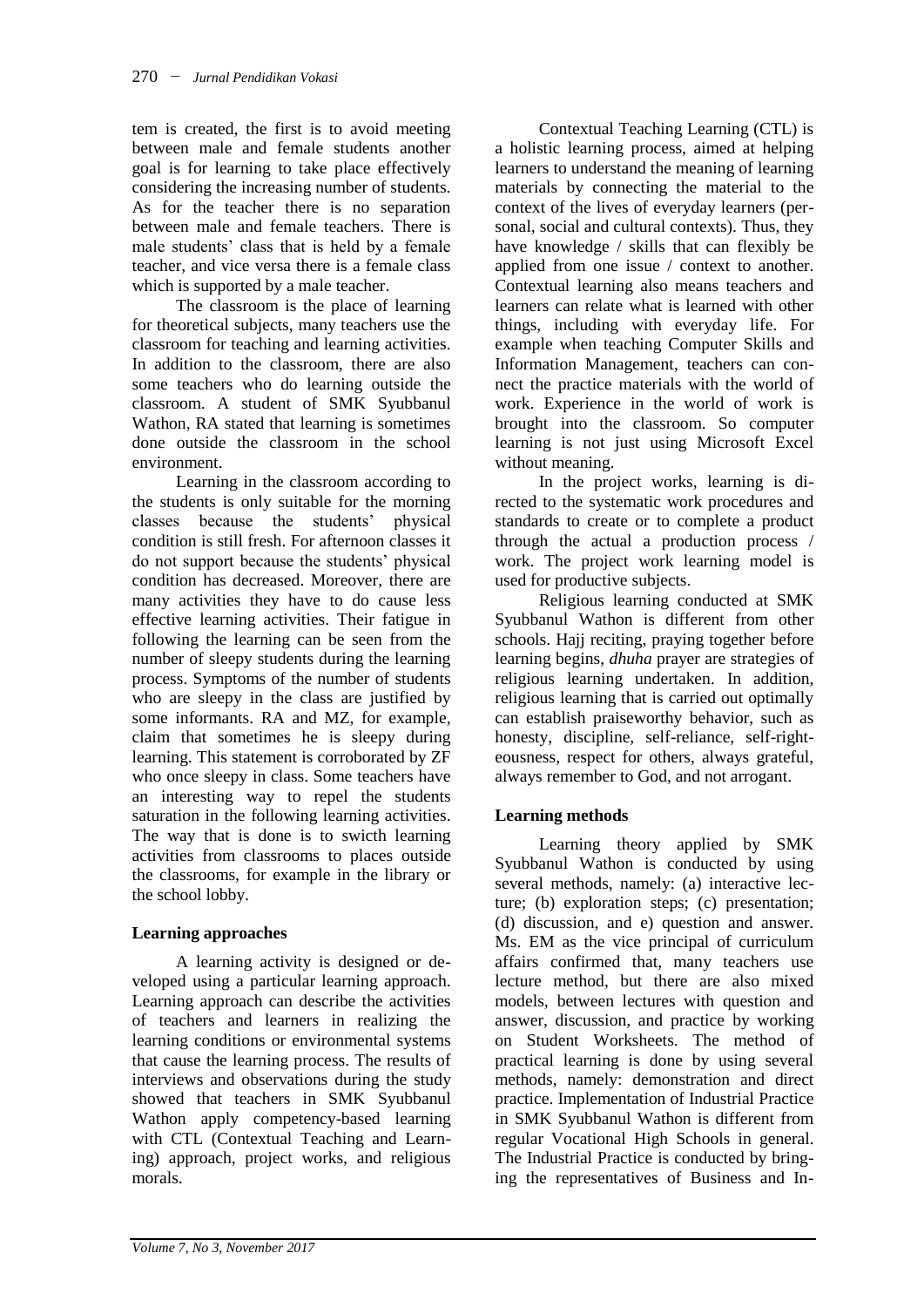dustries to the school to give training for one month. This step is taken with the intention that in addition to gaining knowledge and skills from Business and Industries, the students also still can do activities in the Islamic boarding school. The school does not send the students to a place far from the dormitory to avoid the students affected by the outside world.

# **Learning Evaluation**

Learning Evaluation is conducted twice in one semester in the middle and the end of semester. In addition, teachers are given the freedom to conduct independent learning evaluation, whether in the form of assignments, daily tests or block tests. Daily tests, block tests, and mid semester tests are prepared by the teacher. While the questions at the end of the semester, especially the subjects tested in the national exam (UN) is written by the local Education Office. Assessment is conducted not only by a written test, but also the value of practices, noble character and personality. Assessment of noble character and personality include: (1) discipline; (2) responsibility; (3) courtesy; (4) confident; (5) honesty; (6) tidiness, and (7) cooperation.

### **Output**

The goal of Vocational education in Islamic boarding schools is to produce students who have skills, are honest, trust, sincere and passionate in working and also to form students with balanced interests between the world and the afterlife. The expected competence of the students are: (1) vocational skills; (2) strong religiosity; (3) noble character; (4) independence; (5) discipline; and (6) skills in foreign languages.

The students' graduation criteria is determined by passing the school and national exam. In addition to passing school exams and national examinations, the students are required to memorize several surahs in the Qur'an like *Yasin* and *Al-Waqi'ah* letters. This is conducted to invite the students love *the holy book* of Muslims that is the Qur'an.

Figure 4 shows the vocational education system in SMK Syubbanul Wathon viewed from the side of Input, Process, and Output.



Figure 4. Vocational Education System in SMK Syubbanul Wathon

# **Outcome**

SMK Syubbanul Wathon operated in 2007, this means that until 2016 it has graduated seven generations of students. Based on document analysis and an interview with the vice principal of curriculum activities, the graduates work in accordance with their competence, continue to university or continue to Islamic boarding school salaf. Based on the percentage, 44% of SMK Syubbanul Wathonk graduates work, 42% go to several universities, and 14% went to Islamic boarding school *salaf* and entrepreneurship.

The education system applied in SMK Syubbanul Wathon is a combination of Islamic Boarding Schools and regular schools education system. In the Islamic Boarding School system, there is an all-day education under the guidance of clerics while the school system is characterized by a number of subjects in accordance with the curriculum of the Ministry of Education and Culture. This interesting educational activity at SMK Syubbanul Wathon is a balance between education at the school and education in Islamic boarding school studies. So that the school is always in the learning atmosphere.

SMK Syubbanul Wathon integrates the school management system and Islamic boarding schools. It means that the implementation of the school system refers to the national standards of education, both content standards, processes, graduate competencies, educators and education, facilities and infrastructure, management, financing and educational assessments. The implementation of Islamic boarding school system is done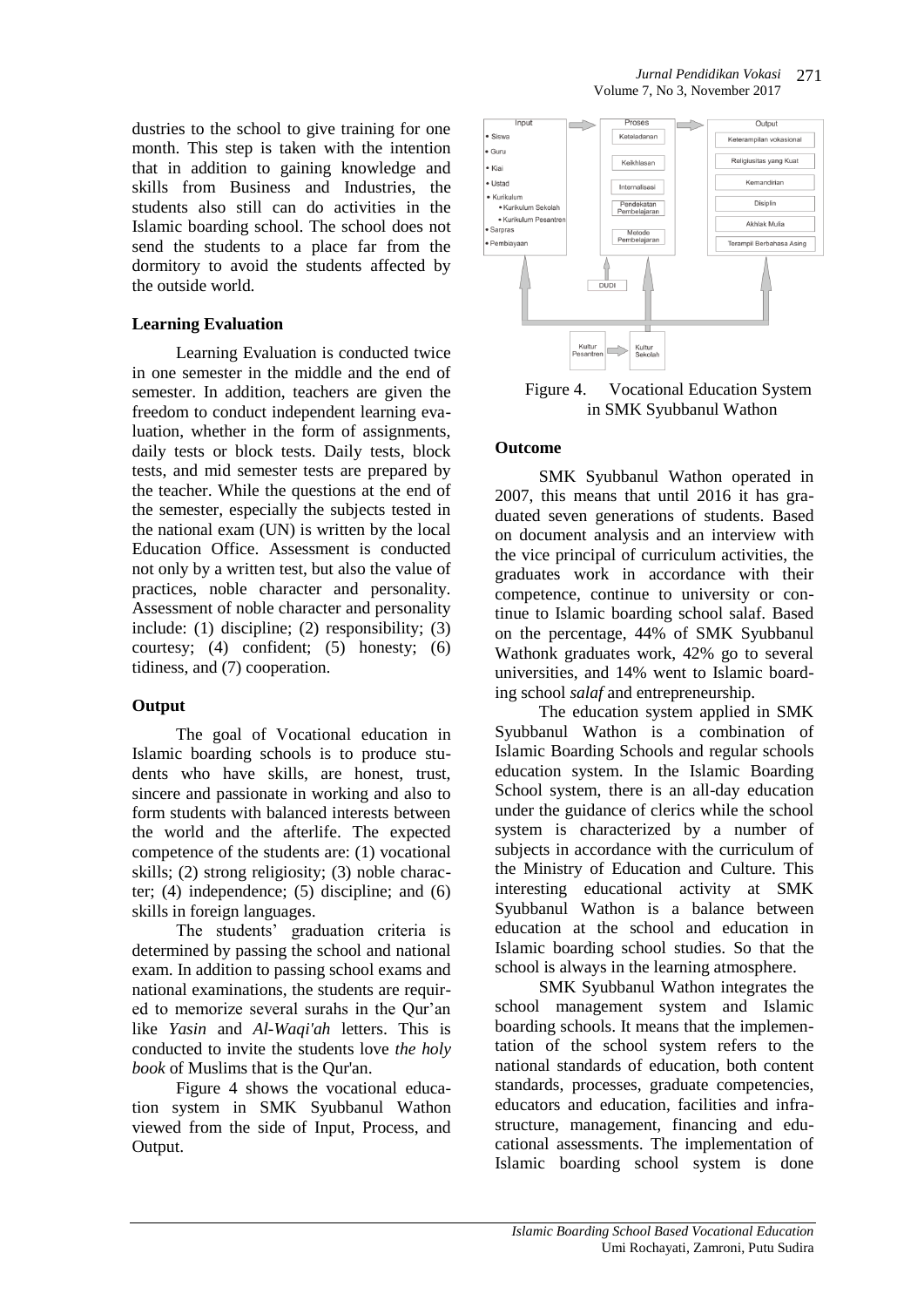through students living in the dorminotory and given various religious knowledge as a religious deepening program. The activities in schools and dormitories are very crowded; however, all activities that include school education and Islamic boarding school can take place as determined.

# **CONCLUSION**

Based on the results of the research and discussion of this study, it can be drawn conclusion as follows: The conception of education according to the Islamic boarding school community is *ngluru ngilmu*. *Ngluru ngilmu* contains the meaning of sincerity between teachers and students, and *ngluru* it done by way *ndingkluk*. This means that the students receive knowledge according to what is given by the teacher. The teacher gives the knowledge sincerely and the students also receive it with sincerity. The sincerity of students of SMK Syubbanul Wathon is shown by the students' attitude of *tawadu* towards the teacher, both in classrooms and outside the classrooms. *Tawadu* 'has the meaning of *andap asor*, humble, or not arrogant. The humble nature of the students is manifested by their daily behavior. Students respect teachers through teacher-submissive attitudes, and respect others. Conceptually, vocational education in Islamic boarding school provides a strong skill and religious knowledge for the students to return to the community. Vocational education in Islamic boarding school is founded on the basic concept of skilled labor needs with a strong religious foundation, the need for formal diplomas to work or to advance to higher education.

The vocational education system based on Islamic boarding school in SMK Syubbanul Wathon includes: (a) context: it has internalized the dynamics of the context into the formulation of vision, mission, goals, and program of school activities; (b) input: the students of SMK Syubbanul Wathon comes from several regions in Indonesia. SMK Syubbanul Wathon open enrollment of new students through several requirements namely report cards, academic tests covering Indonesian, English, Mathematics, Vocational, and Islamic Religion tests. Acceptance of the students is based on test results. SMK Syubbanul Wathon implements the educational

unit level curriculum (KTSP) and Islamic boarding school *salaf* curriculum. SMK Syubbanul Wathon has professional teachers in accordance with their fields and equipped with adequate facilities and infrastructure; (c) process: SMK Syubbanul Wathon integrates Islamic boarding school system. Teachers at SMK Syubbanul Wathon apply competencybased learning with CTL learning approach (Contextual Teaching and Learning), project works, and religious studies. (d) output: SMK Syubbanul Wathon graduates have vocational skills, strong religiosity, independence, discipline, noble character, and skill in foreign languages; (e) outcome: Based on percentage, 44% of graduates work, 42% go to several universities, and 14% go to Islamic boarding school *salaf* and entrepreneurship.

Based on the results of the study, it can be submitted suggestions as follows: First, to SMK Syubbanul Wathon it is suggested that in the recruitment of new students it should really pay attention to the interest and ability of prospective students to obtain excellent students. The teachers need to apply variation of learning model so that students in learning are motivated during the learning process. The teachers need to increase effort to overcome the bored students, considering the students live in dormitory. The need to build more cooperation with the Business Industries, this is related to the implementation of Industrial Practices which is a demand for vocational schools in order to provide insight and practical knowledge that exist in the business world and industry.

Secondly, the Directorate of PSMK should support to develop vocational education in Islamic boarding schools, since vocational education in Islamic boarding school is still relatively new and continues to grow in harmony with the needs of the world of work. Third, further research is needed on the vocational education system in Islamic boarding schools.

# **REFERENCES**

Abubakar, M. (2012). Vocational islamic boarding school as one of alternative development institute of islamic education. In *Internasional AnnualInternationalConferenceof Islamic Studies (AICIS) ke 12* (pp. 258–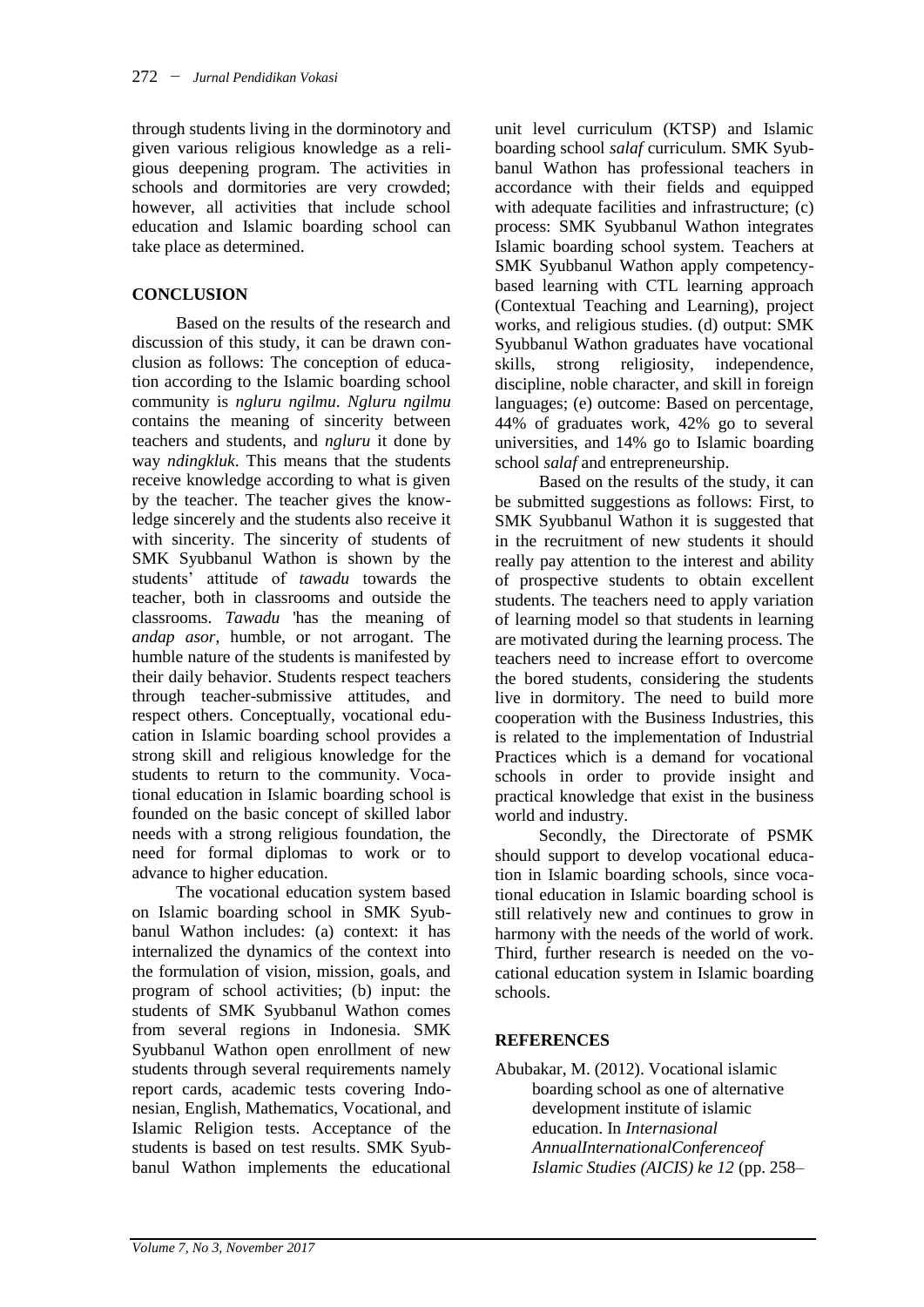273). Surabaya. Retrieved from http://www.academia.edu/5141077/Pesa ntren\_Kejuruan\_sebagai\_salah\_satu\_alte rnatif\_pengembangan\_lembaga\_Pendidi kan\_Islam

Agustian, A. G. (2003). *Rahasia sukses membangkitkan ESQ power*. Jakarta: Arga.

Amrizal. (2011). Sekolah vs Islamic boarding school: sebuah perbandingan menuju format baru mainstream lembaga pendidikan nasional peniada dikotomik. *Jurnal Sosial Budaya*, *8*(1), 116–131.

Bogdan, R. C., & Biklen, S. K. (2007). *Qualitative research for education: an introduction to theories and metdods* (5th ed.). Boston: Pearson Education.

Depdiknas. Undang-Undang Nomor 20 Tahun 2003 tentang Sistem Pendidikan Nasional (2003). Jakarta.

- Direktorat Pembinaan SMK Kementerian Pendidikan dan Kebudayaan. (2014). *Panduan Pelaksanaan Tahun 2014: Bantuan Pembangunan SMK berbasis Komunitas/Islamic boarding school*. Jakarta: Direktorat Pembinaan SMK Kementerian Pendidikan dan Kebudayaan.
- Hasanudin, A. (2015). Peluang dan tantangan menuju masyarakat ekonomi ASEAN (ASEAN Economic Community 2015). In *Seminar Nasional Gemilang Pendidikan Vokasi*. Yogyakarta: Fakultas Teknik Universitas Negeri Yogyakarta.

Hollander, A., & Mar, N. Y. (2009). Towards achieving TVET for all: The role of the UNESCO-UNEVOC international centre for technical and vocational education and training. In R. Maclean & D. Wilson (Eds.), *International handbook of education for the changing world of work* (pp. 41–57). Bonn: Springer.

Jacobs, P. (2015). Creating pathways to enhance college to work transitionusing COMET competence diagnostic model to assess and develop occupational competence and commitment in Technical Vocational Education and Training (TVET). In E. Smith, P.

Gonon, & A. Foley (Eds.), *Architectures for Apprenticeship*. Melbourne: Australian Scholarly Publishing.

- Lukens-Bull, R. A. (2001). Two sides of the same coin: modernity and tradition in islamic education in Indonesia. *Anthropology & Education Quarterly*, *32*(3), 350–372. Retrieved from http://www.jstor.org/stable/3195992
- Maclean, R., & Wilson, D. (2009). *International handbook of education for the changing world of work, bridging academic and vocational learning*. Bonn: Springer.
- Mason, J. (2002). *Qualitative researching*. London: SAGE Publications Ltd.

McKinsey Global Institute. (2012). The archipelago economy: unleashing Indonesia's potential.

Menteri Pendidikan Nasional. Peraturan pemerintah republik indonesia nomor 19 tahun 2005 tentang standar nasional pendidikan (2005).

Merriam, S. B. (1998). *Qualitative research and case study application in education*. San Francisco: Jossey-Bass Publishers.

- Miles, M. B., & Huberman, A. M. (1994). *Qualitative data analysis*. New Delhi: SAGE Publications.
- Mutohar, A., & Anam, N. (2013). *Manifesto modernisasi pendidikan Islam & Islamic boarding school*. Yogyakarta: Pustaka Pelajar bekerjasama dengan STAIN Jember Press.
- Nuh, M. (2014). SMK ponpes siapkan pemimpin berbasis "grassroots." Retrieved March 28, 2014, from http://litbang.kemdikbud.go.id/index.php /berita-bulan-maret-2014/763 mendikbud-smk-ponpes-siapkanpemimpin-berbasis-grassroots
- Slamet. (2008). *Desentralisasi pendidikan di Indonesia*. Jakarta: Depdiknas.

Sudira, P. (2011). *Praksis ideologi Tri Hita Karanadalam pembudayaan kompetensi pada SMK di Bali*. Disertasi, unpublsihed. Universitas Negeri Yogyakarta.